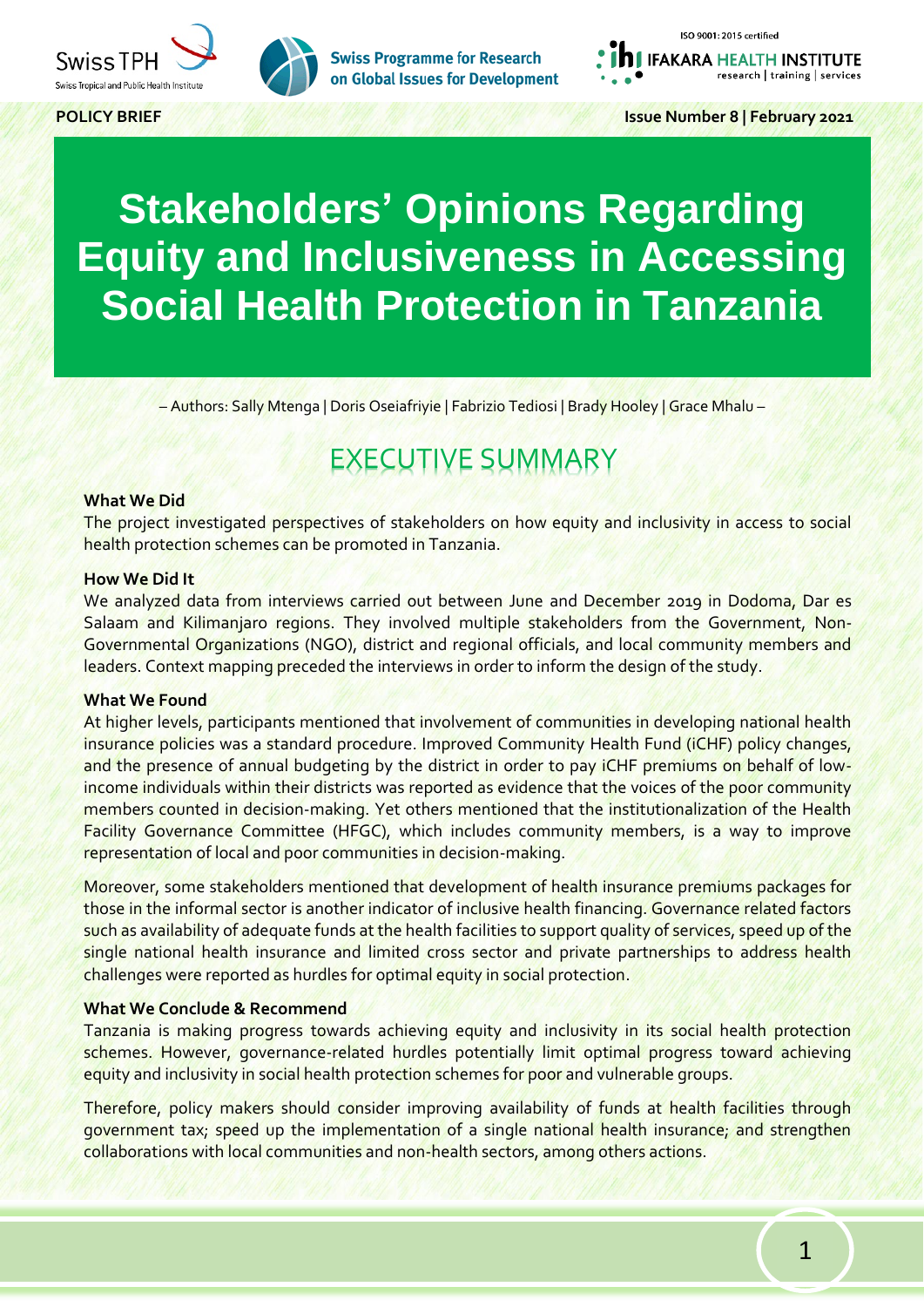### BACKGROUND

Equity and inclusivity are essential components to the pursuance of Universal Health Coverage (UHC) and societal well-being. Although access to health insurance schemes is important to move towards UHC, lowand middle-income countries such as Tanzania are facing challenges in enrolling poor and vulnerable population groups which continue to be disproportionately excluded from social health protection schemes.

The Research for Development (R4D)'s Health systems governance for an inclusive and sustainable social health protection in Tanzania and Ghana project - Phase 2 investigated the stakeholders' perspectives on how equity and inclusivity in access to social health protection schemes can be promoted in Tanzania.

### **METHODOLOGY**

We thematically analyzed data from semi-structured interviews (N=36) carried out between June and December 2019. They involved multiple stakeholders from Government and Ministry of Health in Tanzania, a representative from a non-government organization, district and regional officials, local community members and leaders.

Consultations were conducted in the regions of Dodoma, Dar es Salaam and Kilimanjaro. Context mapping preceded the interviews in order to inform the design of the study, including identifying the type of stakeholders that should be interviewed.

### **FINDINGS**

Several discourses emerged from the participants' narratives especially in relation to the governance aspects of achieving equity and inclusiveness in social health protection schemes.

**>** Participants at higher levels mentioned that it was a standard procedure to involve communities in developing national policies. **>** Some indicated the iCHF policy changes as evidence that

community members' voices counted in decision-making.

**>** Others also mentioned the HFGC, which includes community members, as a way to involve communities in decision-making.

### **Discourse 1: Current government strategies to ensure equity and inclusiveness**

**>** Participants pointed out that citizens' voice from poor communities is now heard. Beneficiaries can now access health care from several health facilities through the implementation of Improved Community Health Funds (iCHF). Before iCHF beneficiaries were restricted to only few, lower-level health facilities.

**>** Participants mentioned that policies and guidelines exist to guide the provision of social health protection for vulnerable groups. These policies include user fee exemptions for children under five, pregnant women and the poor elderly, and health insurance premium packages for those in the informal sector.

*The views of the poor are put into consideration. In the past patients (ICHF members) could only access health care in two health facilities: primary health facility and secondary/referral health facility. But citizens started complaining why we shouldn't access health care in other health facilities just like NHIF patients. So, their comments were taken into consideration and they can now access health care in any public health facility within the region. If I have ICHF card, I can be treated at any health facility within the region. [Community Member]*

**>** Participants reported existence of annual budgeting by the district in order to pay iCHF premiums on behalf of low-income individuals within their districts.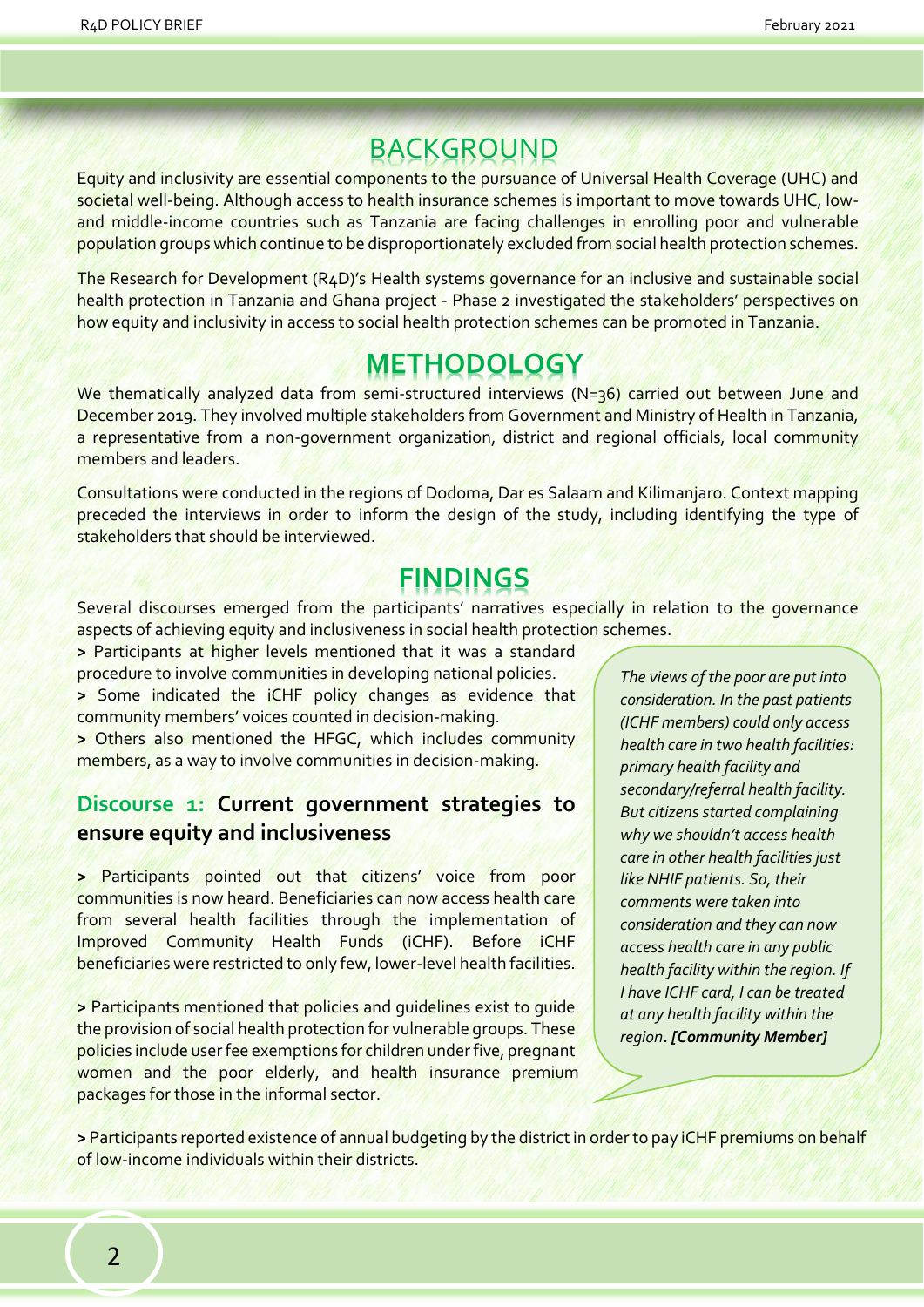## **FINDINGS**

### **Discourse 2: Challenges to achieving equitable and inclusive health financing**

*"We wish health insurance could be mandatory and that single health insurance is in place for everyone... This means more funds will be available to cover even for those who do not have the capacity to pay…" [NHIF officer]*

**> Negative attitude of some citizens towards paying for health care as this is considered to be the responsibility of the government.**

### **> Unavailability of iCHF in religious and private health facilities**

Some participants mentioned that restricting iCHF to public health facilities, is deterring access to faith-based and private health facilities by patients whose circumstances requires them to access those facilities:

#### **> Large number of exempted groups**

Stakeholders at health facilities mentioned that implementing the user fees exemption policy for vulnerable groups has been hurting facilities financially due to a high population of these groups in their communities.

#### **> No refunds for health facilities to support vulnerable groups**

Stakeholders felt that "there is no special program to ensure that the facilities, which offer free services, are refunded the money. Therefore, this breaks the heart of a health care provider to help people who cannot afford the services since they know that the facility is losing and it will not get anything from them," [Economist]

#### **> Lack of clarity data for poor and vulnerable groups**

Stakeholders mentioned that a lack of official data hinders districts' attempts to account for vulnerable groups' user fee exemptions within their annual budget planning process. Some stakeholders even worried that some people pretend to be in a vulnerable group in order to receive free health services.

#### **> Limited awareness about the benefit of health insurance**

Poor communities and those with less education are considered to have limited awareness about the functionality of health insurance. This is considered as a barrier to enrolling them in health insurance.

### **Discourse 3:** Stakeholders want equity and inclusivity in health financing improved

Common views emerged from participants' narratives regarding how to improve equity and inclusivity in access to health insurance:

- > Partnerships with NGOs and private entities.
- Partnerships with other safety-net programs such as the Tanzania Social Action Fund (TASAF).
- > Identify the poor and vulnerable groups at ward level, establish the record book and use the funds collected at ward level to support them.
- A mandatory single national health insurance for growing the risk pool and increasing contributions from rich population groups.
- The current iCHF premium price should be allowed to accommodate more than one household with less than six members.
- Education on the benefit of health insurance should be consistent to all people.

*"Some people have 1 child and others 3 children. In every household, 6 people can join with the same money. What should families with fewer members do? People consider sharing the costs between families. Is this possible? I have been asked this, but I don't know whether it is possible or not." [Beneficiary]*